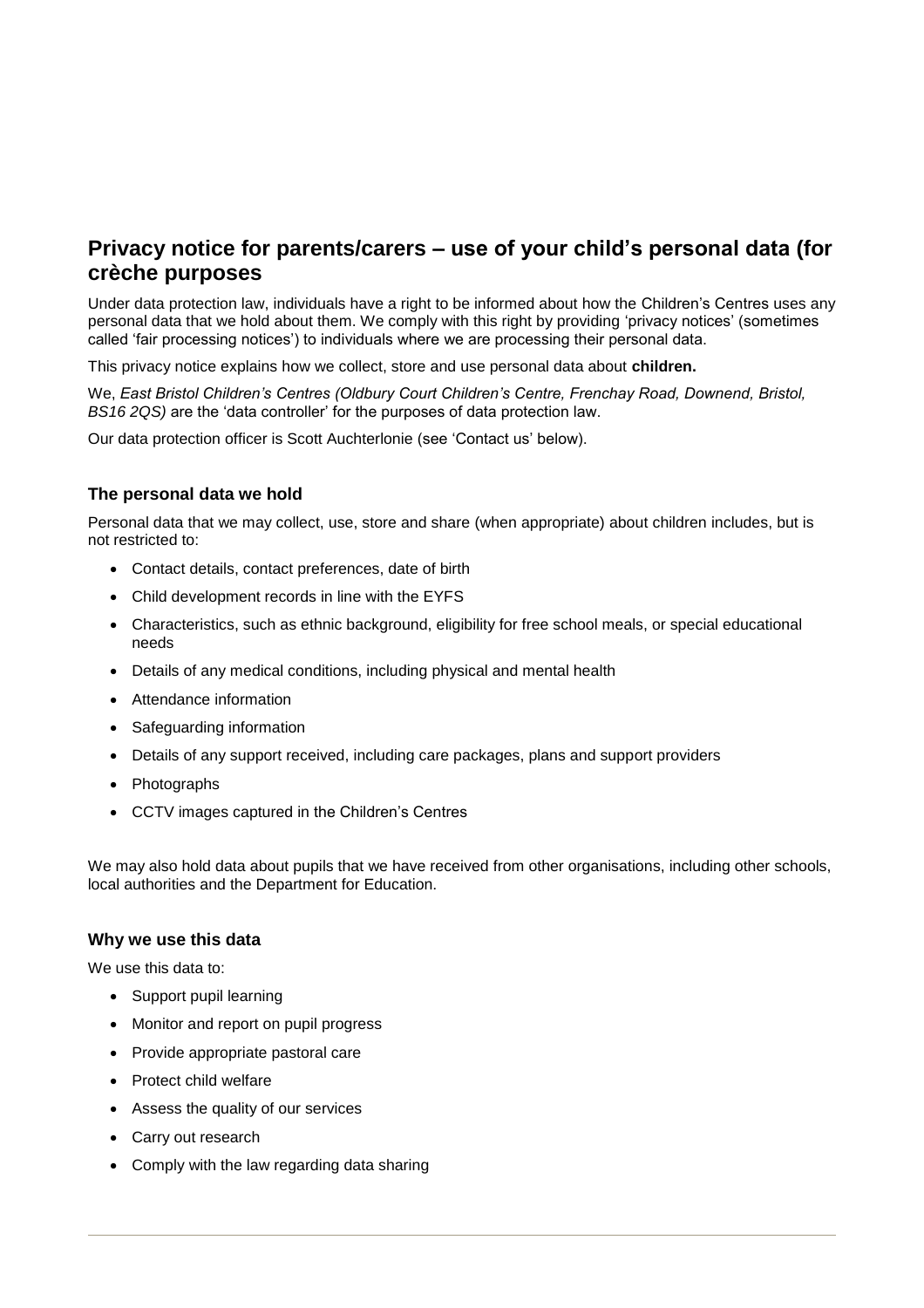# **Our legal basis for using this data**

We only collect and use children's personal data when the law allows us to. Most commonly, we process it where:

- We need to comply with a legal obligation
- We need it to perform an official task in the public interest

Less commonly, we may also process pupils' personal data in situations where:

- We have obtained consent to use it in a certain way
- We need to protect the individual's vital interests (or someone else's interests)

Where we have obtained consent to use pupils' personal data, this consent can be withdrawn at any time. We will make this clear when we ask for consent, and explain how consent can be withdrawn.

Some of the reasons listed above for collecting and using pupils' personal data overlap, and there may be several grounds which justify our use of this data.

## **Collecting this information**

While the majority of information we collect about children is mandatory, there is some information that can be provided voluntarily.

Whenever we seek to collect information from you or your child, we make it clear whether providing it is mandatory or optional. If it is mandatory, we will explain the possible consequences of not complying.

### **How we store this data**

We keep personal information about children while they are attending our Children's Centres. We may also keep it beyond their attendance at our school if this is necessary in order to comply with our legal obligations. Our record retention schedule/records management policy sets out how long we keep information about pupils.

[https://www.bristol.gov.uk/documents/20182/33519/Retention+schedule/1cda1000-5009-452f-83e5-](https://www.bristol.gov.uk/documents/20182/33519/Retention+schedule/1cda1000-5009-452f-83e5-22578e8305be) [22578e8305be](https://www.bristol.gov.uk/documents/20182/33519/Retention+schedule/1cda1000-5009-452f-83e5-22578e8305be)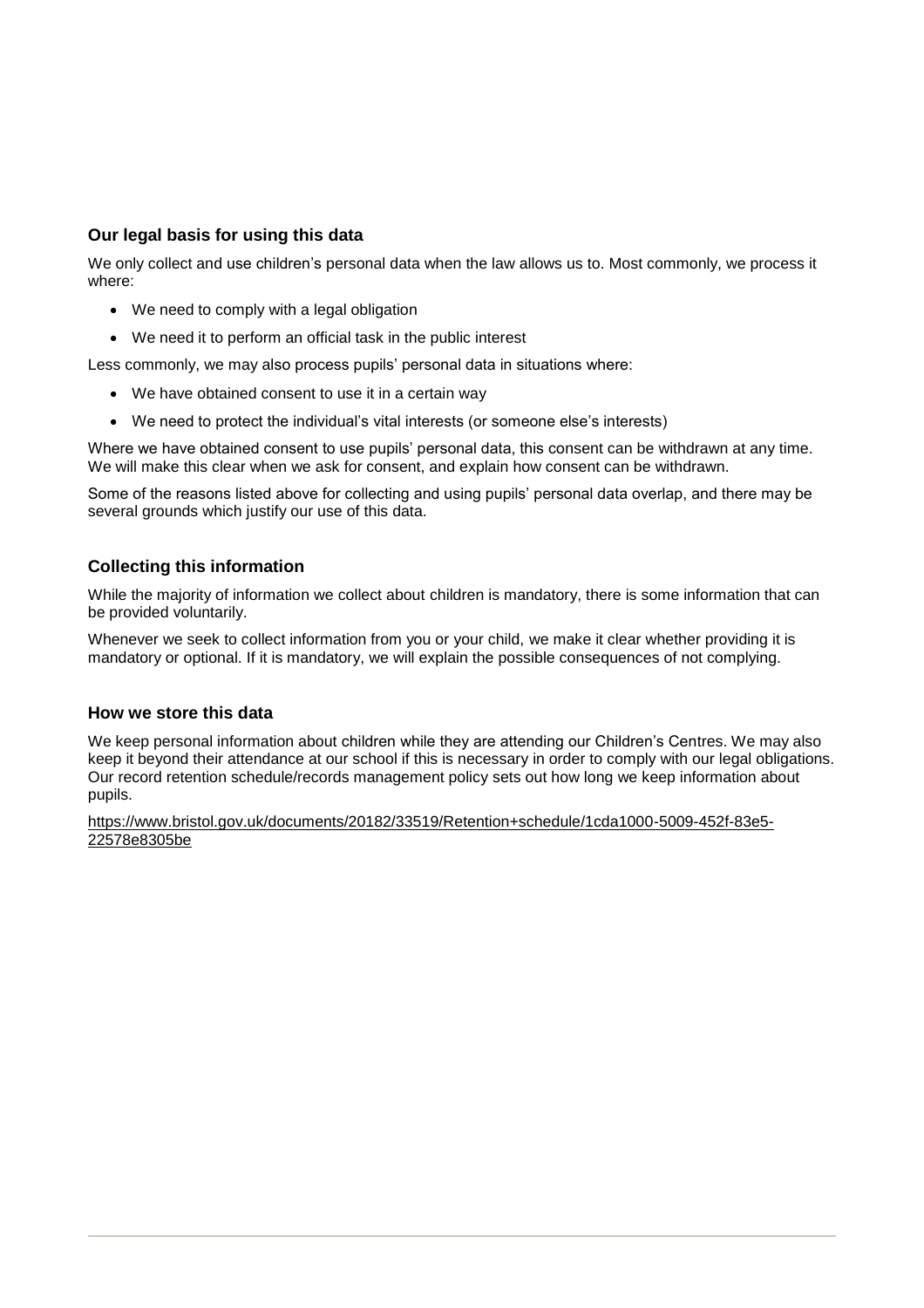# **Data sharing**

We do not share information about children with any third party without consent unless the law and our policies allow us to do so.

Where it is legally required, or necessary (and it complies with data protection law) we may share personal information about children with:

- *Our local authority – to meet our legal obligations to share certain information with it, such as safeguarding concerns*
- *The Department for Education*
- *The pupil's family and representatives*
- *Our regulator [specify as appropriate, e.g. Ofsted, Independent Schools Inspectorate]*
- *Suppliers and service providers – to enable them to provide the service we have contracted them for*
- *Financial organisations*
- *Central and local government*
- *Our auditors*
- *Survey and research organisations*
- *Health authorities*
- *Security organisations*
- *Health and social welfare organisations*
- *Professional advisers and consultants*
- *Charities and voluntary organisations*
- *Police forces, courts, tribunals*
- *Professional bodies*

#### **Transferring data internationally**

Where we transfer personal data to a country or territory outside the European Economic Area, we will do so in accordance with data protection law.

#### **Parents and children's rights regarding personal data**

Individuals have a right to make a **'subject access request'** to gain access to personal information that the Children's Centres holds about them.

Parents/carers can make a request with respect to their child's data where the child is not considered mature enough to understand their rights over their own data (usually under the age of 12), or where the child has provided consent.

If you make a subject access request, and if we do hold information about you or your child, we will:

- Give you a description of it
- Tell you why we are holding and processing it, and how long we will keep it for
- Explain where we got it from, if not from you or your child
- Tell you who it has been, or will be, shared with